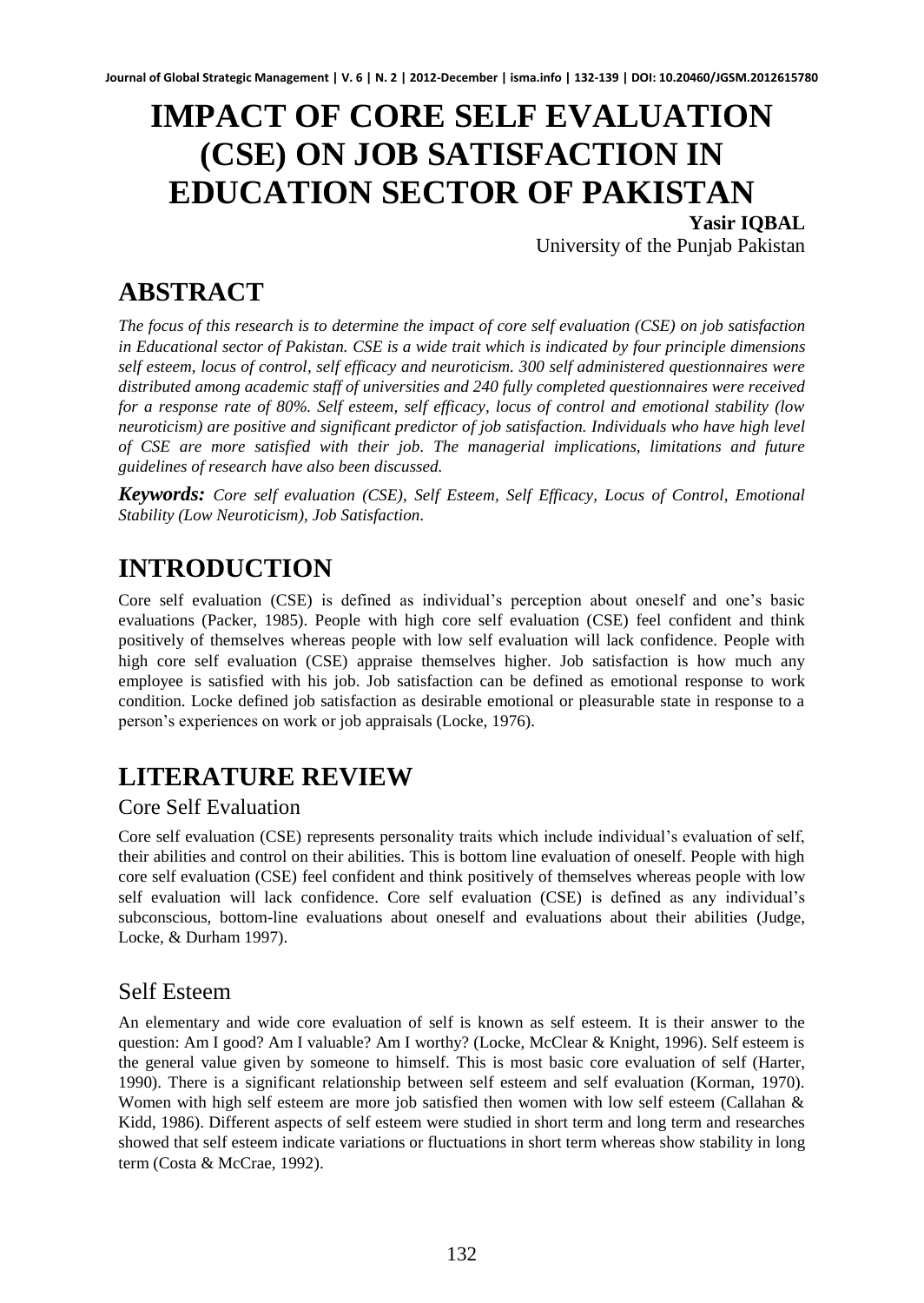#### Self Efficacy

It is someone's judgment of how well one can cope with particular situations (Bandura, 1982). Self efficacy can be assessed as strong or weak. If an individual like to take challenging tasks, improve quickly from disappointments and show stronger commitment to interests is said to have strong self efficacy. Whereas an individual who tries to skip challenging tasks and take them beyond his capabilities and believes more on negative outcomes is said to have weak self efficacy (Bandura, 1994). It is an assessment of how sound a person can perform across a variety of situations or handles life challenges (Locke, McClear & Knight, 1996).

### Locus of Control

It is a personality trait which determines the extent to which people agree they can handle events affecting them. It is belief about causes of events in one's life (Rotter, 1966). It can be internal or external. Persons who give more importance to them if they perform well or something go wrong high level of internal and persons with higher level of external locus of control give credit to others or fate if they perform well or something goes wrong. Spector (1982) determined that it has an association with job satisfaction and provide a number of reasons why locus of control should be linked to job satisfaction.

#### Neuroticism

It is tendency to show negative emotional states. So we measure low neuroticism. Low neuroticism and emotional stability are used interchangeably (Mount, & Barrick, 1995). Neuroticism is generally considered to be contrary to self esteem (Barrick & Mount, 1991). There is a negative bond between job satisfaction and neuroticism or employees with satisfaction of job have low neuroticism (Furnham & Zacherl, 1986). Individuals who have high score on neuroticism express feelings like anger, depressed and anxiety more than other individuals. Individuals with high level of neuroticism seem to be nervous, less confidant and depressed.

#### Job Satisfaction

Job satisfaction can be defined as emotional response of an employee to conditions that employee working in (Cranny, Smith, & Stone, 1992). If an employee is happy with the work he is doing and with the environment of the workplace it is said that he is satisfied to his job. Locke defined job satisfaction as desirable emotional or pleasurable state in response to one's experiences of job or job appraisals (Locke, 1976). Job satisfaction is one's evaluation of one's job. According to Herzberg (1968) opposite of satisfaction is not dissatisfaction rather it is lack of satisfaction or not satisfaction.

### **Core Self Evaluation and Job Satisfaction**

Judge, Locke, Durham, and Kluger (1998) initiate that four traits self esteem, self efficacy, neuroticism and locus of control were significantly correlated with job satisfaction. The bond between job satisfaction and neuroticism is carried out in several different studies. A negative bonding is showed by various studies among job satisfaction and neuroticism. The neuroticism's measures are negatively inter-related with job satisfaction when measured directly (Tokar & Subich, 1997). With job satisfaction, direct measures of neuroticism showed negative relationship.

Judge, Bono, Erez and Locke (2005) studies the association between job satisfaction and core self evaluation (CSE) with reference to goal achievement. Judge et al. (2005) concluded that employee can become more satisfied with their job by choosing their goals effectively , people who have more high core self evaluation (CSE) chose goals that make them happy.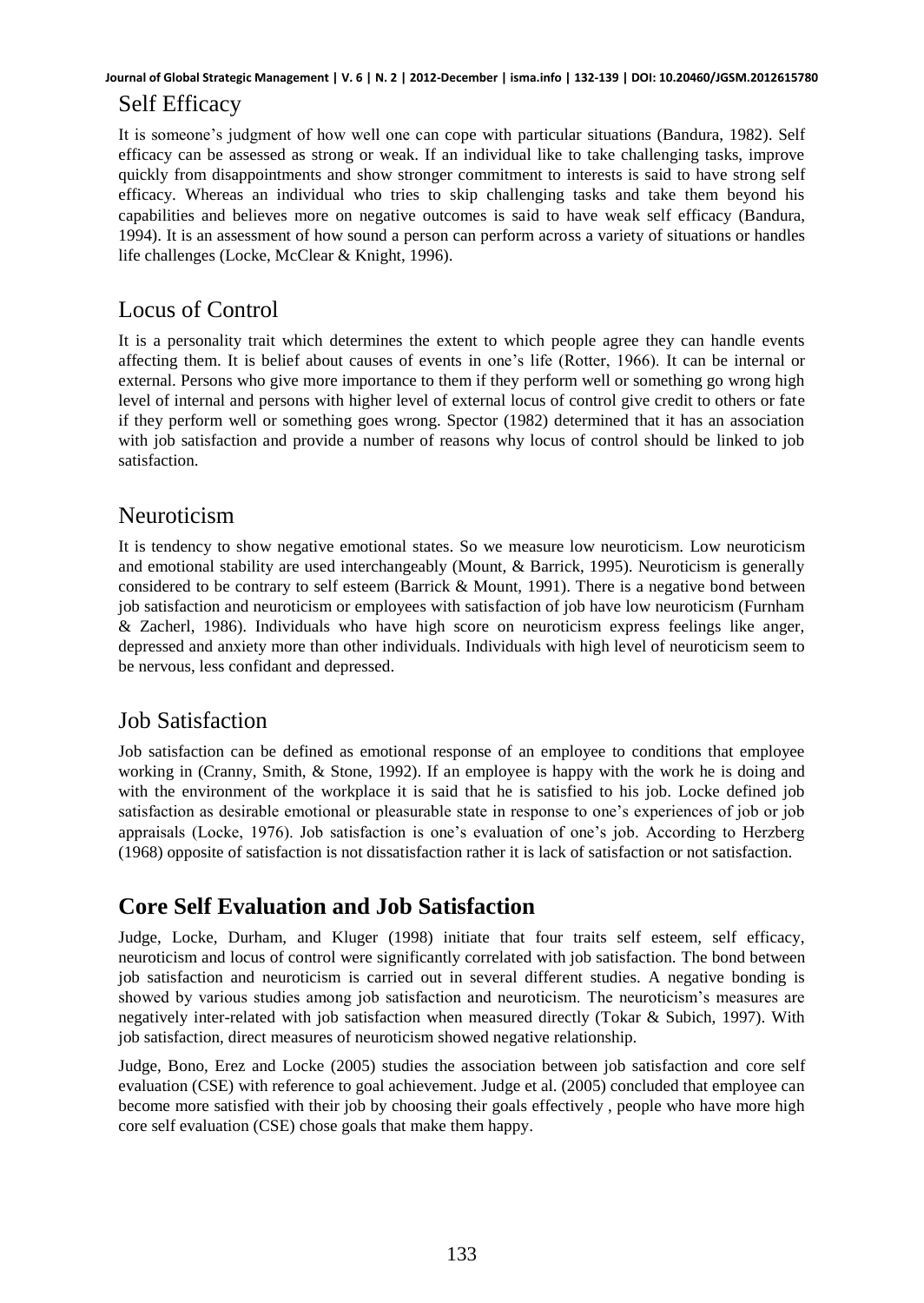## **HYPOTHESES**

*H1: Self Esteem has positive impact on Job Satisfaction as Self Esteem increases Job Satisfaction also increases* 

*H2: Self Efficacy has positive impact on Job Satisfaction as Self Efficacy increases Job Satisfaction also increases* 

*H3: Locus of Control has positive impact on Job Satisfaction as Locus of Control increases Job Satisfaction also increases* 

*H4: Emotional Stability has positive impact on Job Satisfaction as Emotional Stability increases Job Satisfaction also increases* 

### **Core Self evaluation**

Core self evaluation (CSE) is defined as any individual's subconscious, bottom-line evaluations about oneself and evaluations about their abilities (Judge et al., 1997). CSE is determined by four dimensions, self esteem, self efficacy, locus of control and emotional stability (low neuroticism). A 12 item likert scale by Judge, Erez, Bono & Thoresen (2003) is used to record the responses of individuals ranging from: strongly disagree to strongly agree to measure four dimensions of Core Self Evaluation (CSE).

### **Self Esteem**

Self esteem is about how an individual accept, like and respect himself (Tharenou, 1979). Self esteem is what an individual thinks about oneself. It is self-acceptance, self-liking and self-respect of any person. High self esteem means an individual is satisfied with oneself.

### **Self Efficacy**

Self efficacy is how any person responds to certain situation. It can be assessed as strong or weak. If an individual like to take challenging tasks, improve quickly from disappointments and show stronger commitment to interests is said to have strong self efficacy (Bandura, 1994).

### **Locus of Control**

It is a trait which determines the extent to which people agree they can handle events affecting them. It is belief about causes of events in one's life (Rotter, 1966). It is response or ability of any person to control anything happening to that person.

### **Emotional Stability**

Individuals with high level of neuroticism seem to b nervous, less confidant and depressed. Neuroticism is propensity to focus on negative features of the self (Watson, 2000).

#### **Job Satisfaction**

Job satisfaction is desirable emotional or pleasurable state in response to one's experiences of job or job appraisals (Locke, 1976). The scale to measure job satisfaction was developed by Schriesheim & Tusi (1980). A likert scale ranging from: strongly disagree to strongly agree is used to record the responses.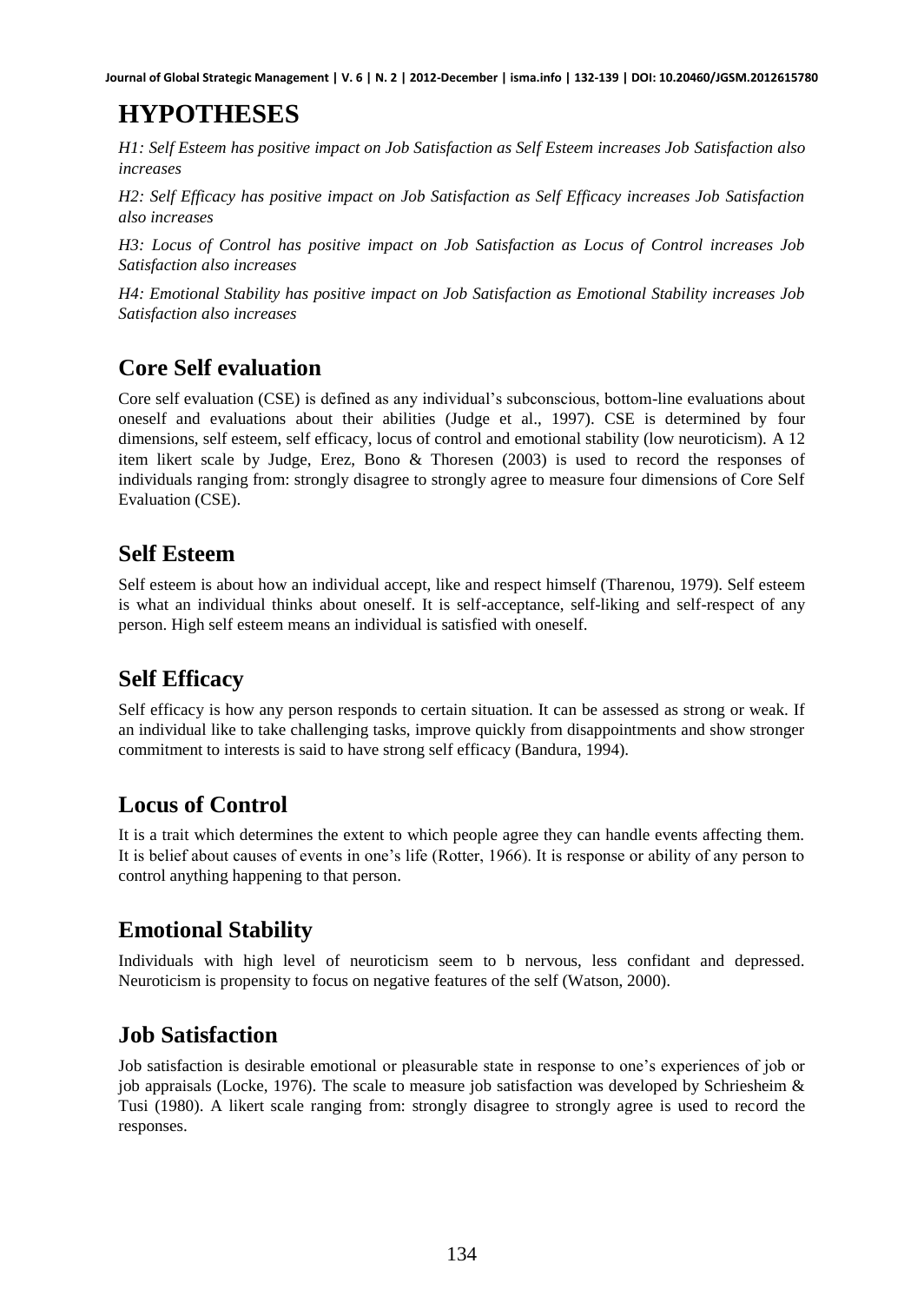### **RESEARCH METHODOLOGY**

The study was conducted in education sector of Pakistan. All universities of Pakistan are population for this research. Academic staff of universities was selected for research and academic staff includes: professor, associate professor, assistant professor and lecturer. Due to similarity in job in both sectors population was homogeneous. For purpose of sampling, 25 universities were selected. A sample of 300 employees was selected by simple random sampling. 300 self administered questionnaires were distributed and 240 completely filled questionnaires were received. Response rate for completely filled questionnaires is 80%.

**Theoretical Model** 



Theoretical model indicates the relationship between self esteem, locus of control, self efficacy and emotional stability (low neuroticism) the independent variables and job satisfaction, dependent variable.

### **ANALYSIS AND RESULTS**

To check the reliability of all the questions in the questionnaire and data to measure Core self evaluation (CSE) and Job satisfaction Cronbach's Alpha method was used. The scores for Cronbach's Alpha are core self evaluation (CSE) and job satisfaction *r =.87,* core self evaluation (CSE) *r = .757* and job satisfaction *r = .755.*

Demographic factors show that randomly selected male and females from different universities were *53%* and *47%.* Participation of all possible age groups was visible. Percentage of sector showed that *61%* respondents were from public sector and *39%* respondents were private sector **.** 

|                | Self Esteem | <b>Self</b><br>Efficacy | Locus of<br>Control | Emotional<br>Stability | Job<br>Satisfaction |
|----------------|-------------|-------------------------|---------------------|------------------------|---------------------|
| Mean           | 3.8111      | 3.6611                  | 3.7917              | 3.6500                 | 4.0111              |
| Std. Deviation | .58611      | .65397                  | .60459              | .67063                 | .56400              |

**Table – Mean and Standard Deviations**

The table above shows all the four dimensions of core self evaluation (CSE) have the mean values *M*   $= 3.81$ ,  $M = 3.66$ ,  $M = 3.79$  and  $M = 3.65$  respectively and the highest value is  $M = 3.81$  for self esteem. Mean value for job satisfaction is  $M = 4.01$ . Standard deviation values for the dimensions of core self evaluation (CSE) are *.58, .65, .6* and *.67* respectively. Standard deviation for job satisfaction is *.56.*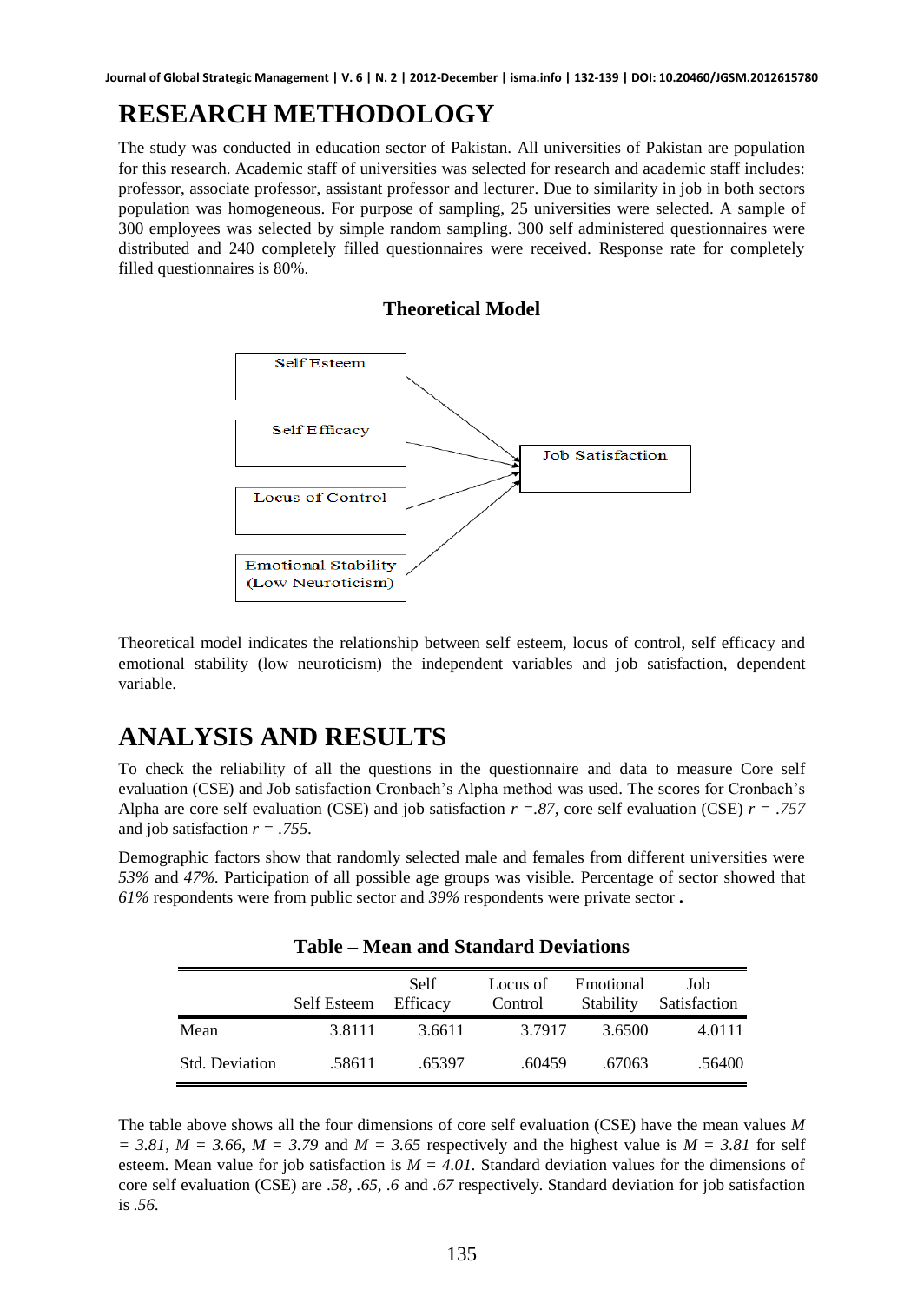|                         | Self Esteem | <b>Self Efficacy</b> | Locus of<br>Control | Emotional<br>Stability | Job<br>Satisfaction |
|-------------------------|-------------|----------------------|---------------------|------------------------|---------------------|
| Self Efficacy           | $.486***$   |                      |                     |                        |                     |
| Locus of<br>Control     | $.395***$   | $.492**$             |                     |                        |                     |
| Emotional<br>Stability  | $.510**$    | $.590**$             | $.478***$           |                        |                     |
| <b>Job Satisfaction</b> | $.579***$   | $.394***$            | $.388***$           | $.463***$              |                     |

#### **Table - Correlations**

\*\*. Correlation is significant at the 0.01 level (2-tailed).

The table above shows the Pearson's Coefficient Correlation among four dimensions of CSE and job satisfaction. Correlation between self esteem and job satisfaction  $r = .579$ , generalized self efficacy and job satisfaction  $r = .394$ , locus of control and job satisfaction  $r = .388$  and emotional stability (low neuroticism) and job satisfaction *r = .463*.

#### **Structured Equation Modeling**

Confirmatory factor analysis was applied using AMOS 18 and indicators have been identified the factors which are used in t in structured equation modeling. The indicators with loading greater than .70 are selected as indicators.



The Figure above explains the relationship between dimensions Self Esteem, Self Efficacy, Locus of Control and Emotional Stability of independent variable with dependent variable Job Satisfaction. **Table - SEM**

| <b>TADIC - OLIVE</b> |                                |     |                |     |            |         |            |              |                |
|----------------------|--------------------------------|-----|----------------|-----|------------|---------|------------|--------------|----------------|
| GFI                  | AGFI                           | CFI | mт<br>1 L 1    | IFI | <b>RFI</b> | NFI     | <b>RMR</b> | <b>RMESA</b> | <b>P-Value</b> |
| $\circ$<br>ده.       | $\Omega$ <sup>1</sup><br>. . 1 | .90 | $\circ$<br>.00 |     | .          | ∩^<br>. | .10        | .09          | .00            |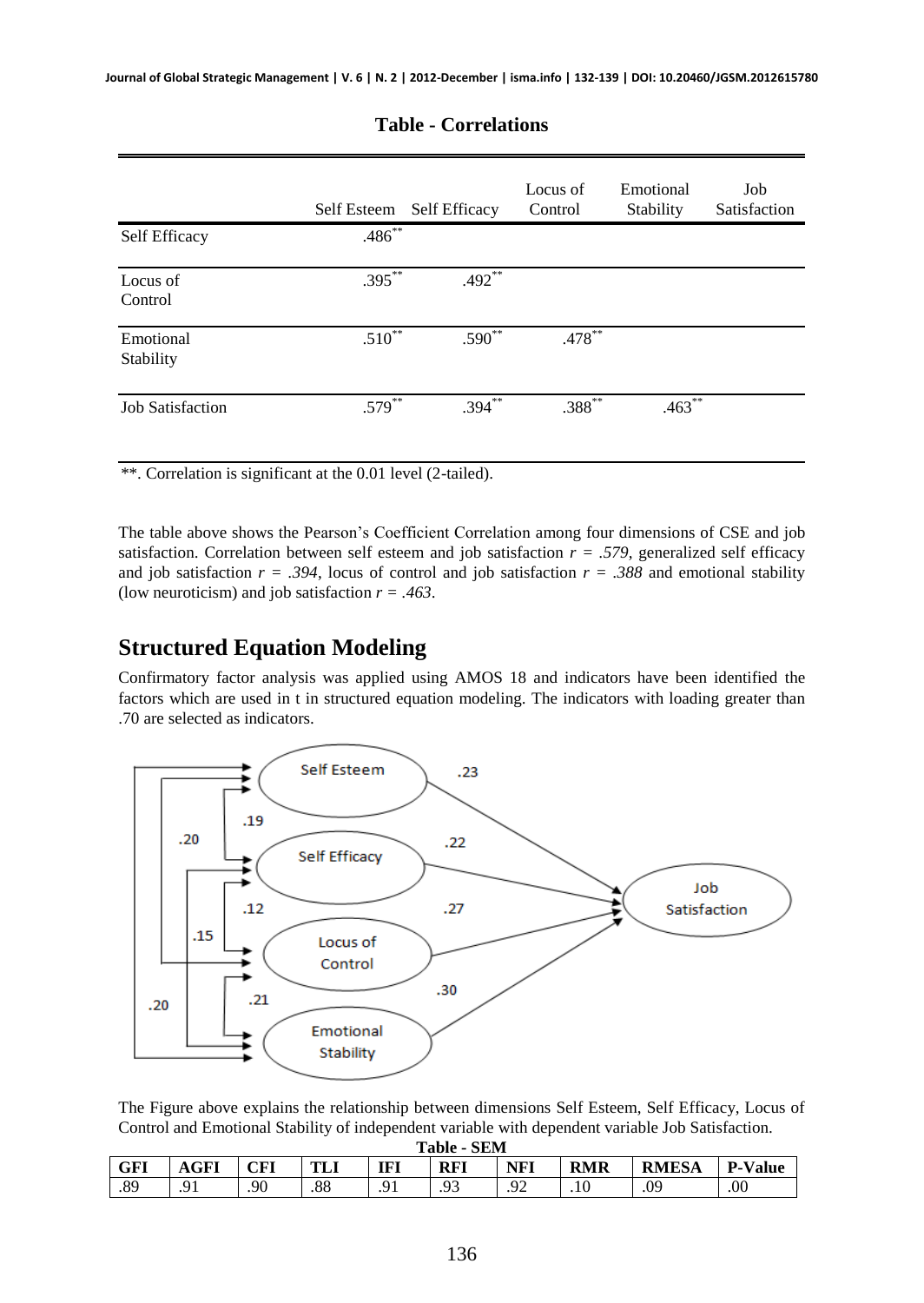The Structured Equation Modeling (SEM) results for CSE and Job Satisfaction explained that the causal model has a Goodness of Fit Index *(GFI) =.89*, Adjusted Goodness of Fit Index *(AGFI) =.91*, Comparative Fit Index *(CFI) =.90*, Incremental Fit Index *(IFI) =.91*, Relative Fit Index *(RFI) =.93*, Normed Fit Index *(NFI) =.92*, Root Mean Square Residual *(RMR) =.10*, Root Mean Square *(RMESA) =.09* and a significance *p-value =.00*.

### **DISCUSSIONS**

The purpose of the research was to examine the relationship between core self evaluation (CSE) and job satisfaction. The results supported all the proposed hypotheses. A positive and significant relationship is found between all dimensions of core self evaluation (CSE) and job satisfaction. All the hypotheses are supported.

All the four dimensions of core self evaluation (CSE) and job satisfaction have the mean values of higher than 3.5 and standard deviation are between .5 and .7. All the correlations are found to be significant and there is a positive relationship between all four dimensions of CSE and satisfaction to job. All the correlations have been found significant at *p < 0.05*. Among all the four dimensions of core self evaluation (CSE), self esteem is found to be more significantly and positively related with job satisfaction.

Factor analysis was performed to identify the important indicators for structured equation modeling. The Structured Equation Modeling (SEM) results for CSE and Job Satisfaction explained that the causal model has GFI, AGFI, CFI and NFI values more than .90 which indicates that our model is good fit. The value close to *0.05* of RMESA indicates good fit.

#### Implications for Managers

Human resources are most important resources for any organization. They play major role in development of organization and economy of the country. This study shows that there is positive and significant relationship between core self evaluation (CSE) and job satisfaction. HR managers can create an environment and design practices and policies to enhance the level of core self evaluation (CSE) of employees, which in turn will increase the level of job satisfaction of employees. If the academic staff has higher level of core self evaluation (CSE) they will be more satisfied with their job.

#### Limitations

The study conducted is cross sectional not longitudinal. Only one sector is catered in this study, education sector. Other sector could have been examined to give more generalized results. In this study all the respondents belong to Lahore, provincial capital of Punjab, academic staff of other provinces has possible differences. As other provinces have different possible demographics, so results of this research may not be generalized to other provinces.

#### Guide Lines for Future Research

In this research relation between four dimensions of CSE and job satisfaction was measured. Relationship between self esteem, locus of control, self efficacy and emotional stability (low neuroticism) and other variables like organizational justice can be measured in future. Research was conducted in only one sector of economy, education. In future other sectors of economy like financial sector, health sector can also be measured to generalize the findings of this research. Data was collected from all universities of Lahore, so all respondents belong to the same area. In future data can be collected from universities of other provinces of Pakistan.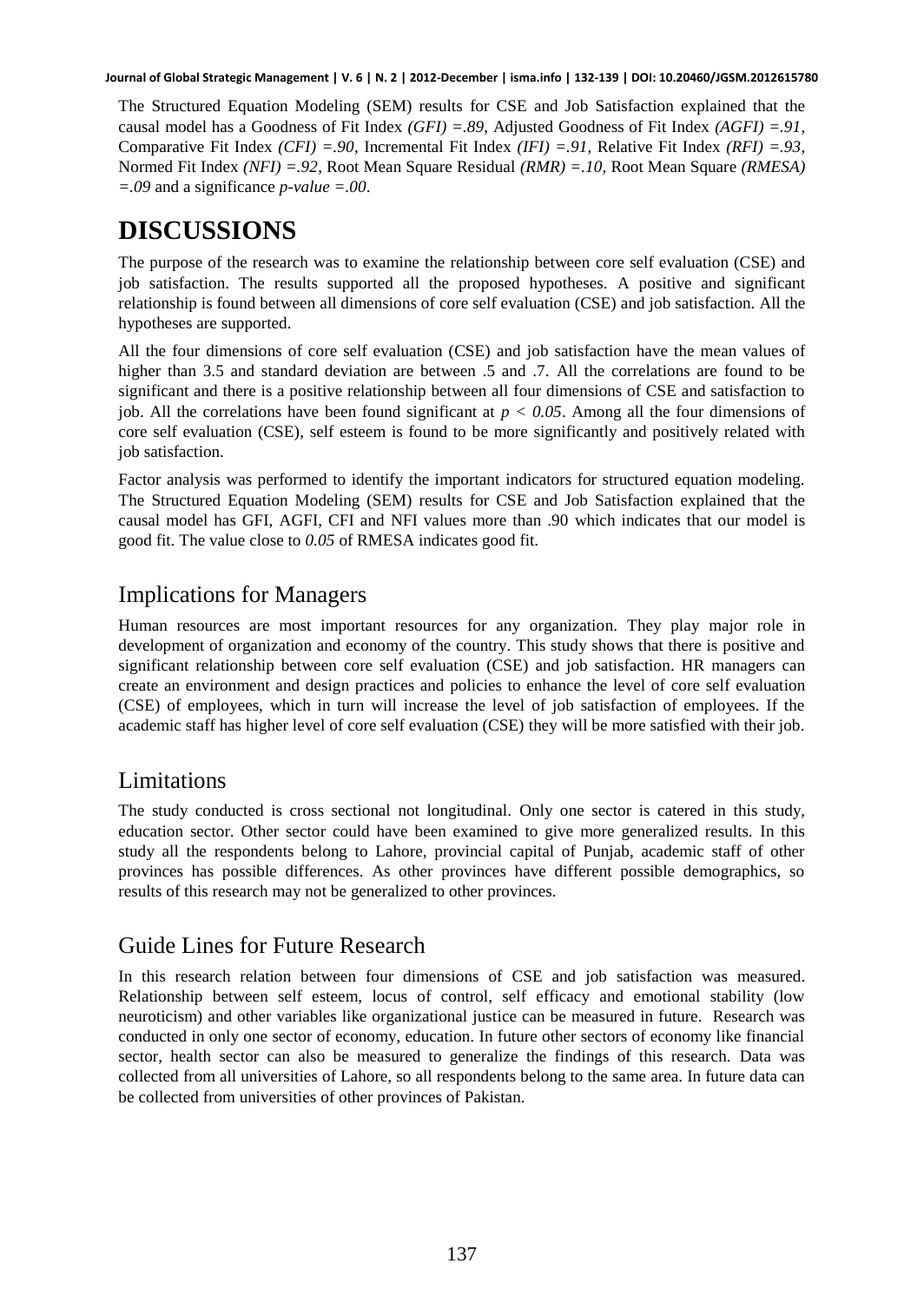## **CONCLUSION**

This research was conducted to examine the relationship between four dimensions of CSE and job satisfaction. Findings of the study show that job satisfaction is positively and significantly affected by self esteem, self efficacy, locus of control and emotional stability (low neuroticism). Self esteem is more positively and significantly related to job satisfaction than other three dimensions of CSE. If the level of core self evaluation (CSE) of the employees is increased, level of their job satisfaction will also increase.